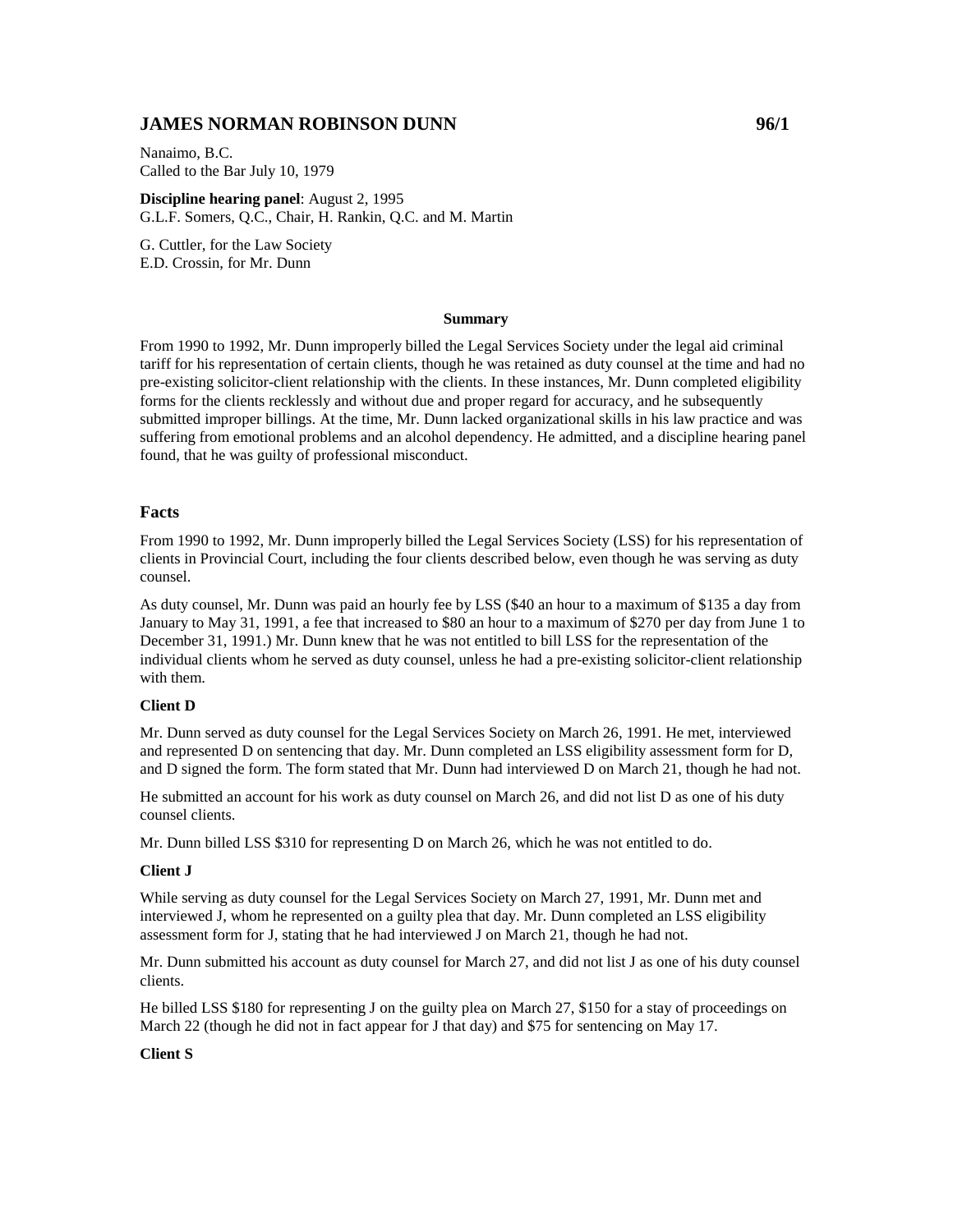While serving as duty counsel on March 27, 1991, Mr. Dunn met with S, whom he represented on a guilty plea. Mr. Dunn completed an LSS eligibility assessment form, which S signed. The form states that Mr. Dunn had interviewed S on March 22, though he had not.

When Mr. Dunn submitted to LSS an account for his March 27 duty counsel services, he did not include S in his list of clients.

Mr. Dunn billed LSS \$180 for entering the guilty plea for S on March 27, \$150 for an early termination on March 22 and \$75 for sentencing on April 24. He did not in fact appear for S on March 22 and he was not entitled to bill for the guilty plea on March 27 since the plea was not entered until April 24.

# **Client R**

On September 20, 1991, while acting as duty counsel, Mr. Dunn represented R on a guilty plea and on sentencing. In completing an LSS eligibility assessment form, which R signed, Mr. Dunn indicated that he had interviewed R on September 9, though he had not. Mr. Dunn rendered an account to LSS for his duty counsel services on September 20. He did not include R in his list of duty counsel clients that day.

Mr. Dunn billed LSS \$260 for entering the guilty plea, and LSS subsequently paid him \$520 when the criminal tariff doubled.

\* \* \*

When he completed the LSS eligibility assessment forms, Mr. Dunn did so recklessly, without due and proper regard for accuracy and, in particular, without due and proper regard for accuracy respecting the dates on which he first interviewed the clients, though he knew that the Legal Services Society relied on counsel to accurately record this information.

At the time, Mr. Dunn was a sole practitioner with a heavy workload and no staff. He lacked the management and organizational skills to properly administer his practice. Emotional problems, including an addiction to alcohol and depression, exacerbated the situation, and he found himself unable to cope with his personal or professional life.

Mr. Dunn's billing practices were inadequate, and his reckless work habits and record-keeping resulted in him rendering accounts for work when he was not entitled to do so. On other occasions, he failed to bill for work when he was entitled to do so.

When contacted by the Legal Services Society in Spring of 1992 about some of his billings, Mr. Dunn realized that he could not properly administer his practice. He subsequently sought treatment for his emotional problems and for his alcohol dependency, and he had since remained sober.

Mr. Dunn did not practise law during 1993, but later joined a law firm part time. Despite his difficulties, Mr. Dunn continued to enjoy a reputation in the profession for integrity, hard work and compassion.

# **Decision**

Pursuant to Rule 469, Mr. Dunn admitted, and the hearing panel found, that his conduct constituted professional misconduct.

# **Penalty**

The hearing panel accepted Mr. Dunn's proposed disciplinary action, and ordered that:

- Mr. Dunn be suspended from the practice of law for six months, beginning August 2, 1995;
- Mr. Dunn must appear before a board of examiners before being permitted to resume the practice of law;
- prior to appearing before the board of examiners, Mr. Dunn must attend an examination by one of three psychiatrists chosen by the Law Society, and whose report must be placed before the board of examiners;